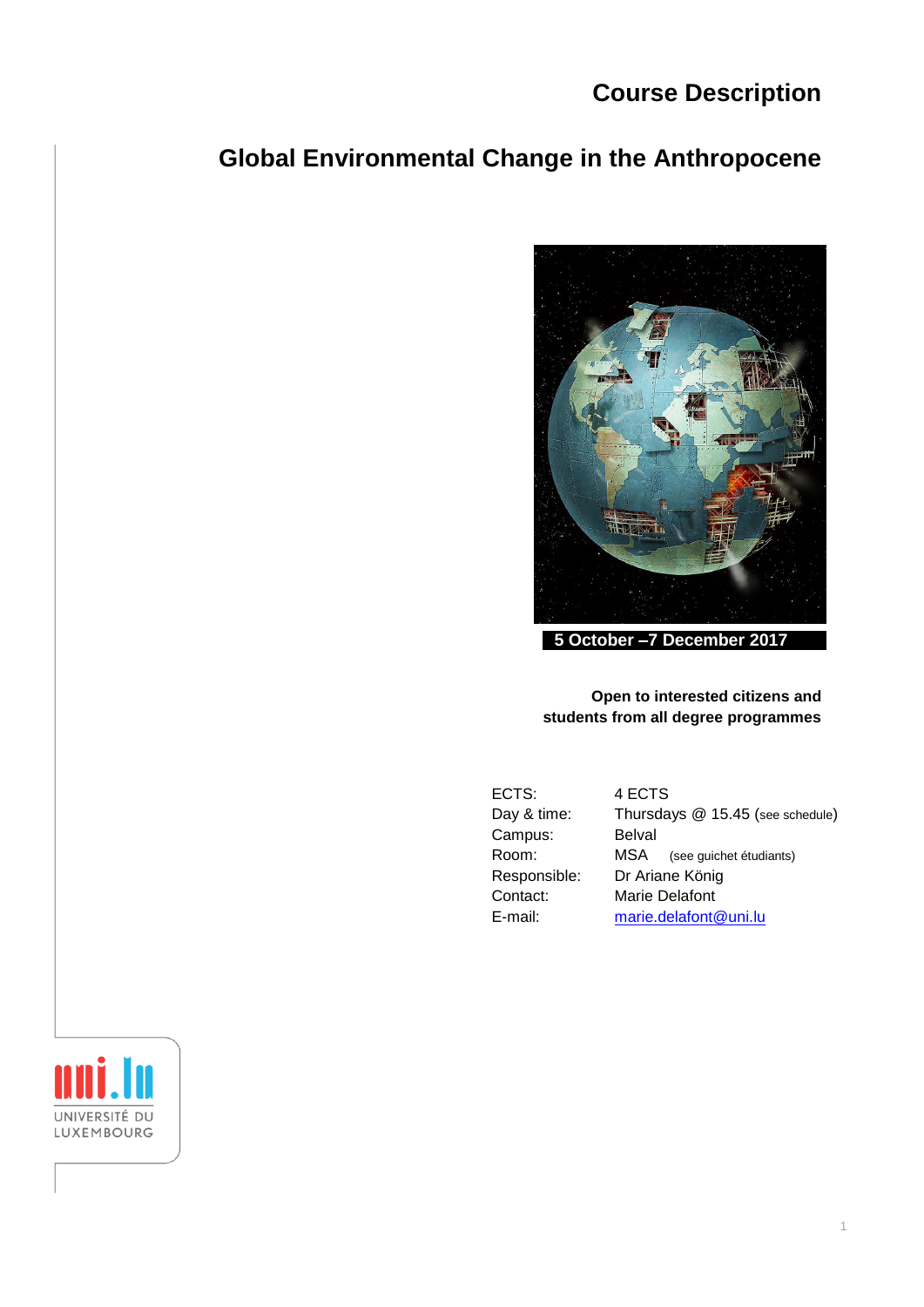# **1. Course Description**

The course "Global change in the anthropocene" (MAGEO-04-21) is part of the common Introductory module " European Territorial Trends and Policies" in the Master of Geography and Spatial Planning and counts as auxiliary course towards the Certificate in Sustainable Development and Social Innovation.

This course provides an overview on global environmental change and current accounts of the role of human activities in this. The nine sessions start with an introduction on sustainability science on current scientific descriptions of the functioning of the earth system and the role of the biosphere in stabilizing environmental conditions on earth. Subsequent sessions address sea level-rise, risks of flooding and land-use change with a focus on agriculture. Cross cutting themes that are also addressed in dedicated sessions include challenges in the characterisation of complex dynamic socialecological systems and communication of scientific uncertainty. The concluding session will take up recurring themes of and the merits and pitfalls of current approaches to developing evidence-based policy and working with indicators for planning purposes, compares diverse approaches to anticipating future change, and provide a platform for critical discussion of the most relevant overarching EU and Luxembourg policies.

# **2. Learning outcomes**

On completion of the module a student should be expected to be able to:

- Understand the relation between human activities and natural processes determining the quality of the environment (incl. the political and management dimension).
- Apply concepts of risk, vulnerability, adaptation, mitigation and resilience in analysing policies relating to global environmental change.
- Apply the concept of ecosystem services for taking environmental change into account in spatial planning policies.
- Understand merits and limitations, and potential abuse of scientific observation and assessment and associated uncertainties.
- Make judgments on the quality of science underlying evidence-based policies.
- Evaluate EU and Luxembourg spatial planning and environmental policy recommendations.

# **3. Evaluation**

- 10% participation\*
- 30% assignments
- 60% final report (see Annex I for more detailed instructions)

\*All readings will be placed on Moodle, and we expect you to have done at least one reading *before* each session, as we assess engagement on class discussions also based on developing critical personal perspectives on the readings.

# **4. Scheduling**

# **Dates: Thursdays between 5 October and 7 December 2017**

**Starting Time: 15.45**

**Ending Time: 19:15 (Please consult the schedule).**

**All sessions will take place at Campus Belval, Building MSA (Maison du Savoir, room …)**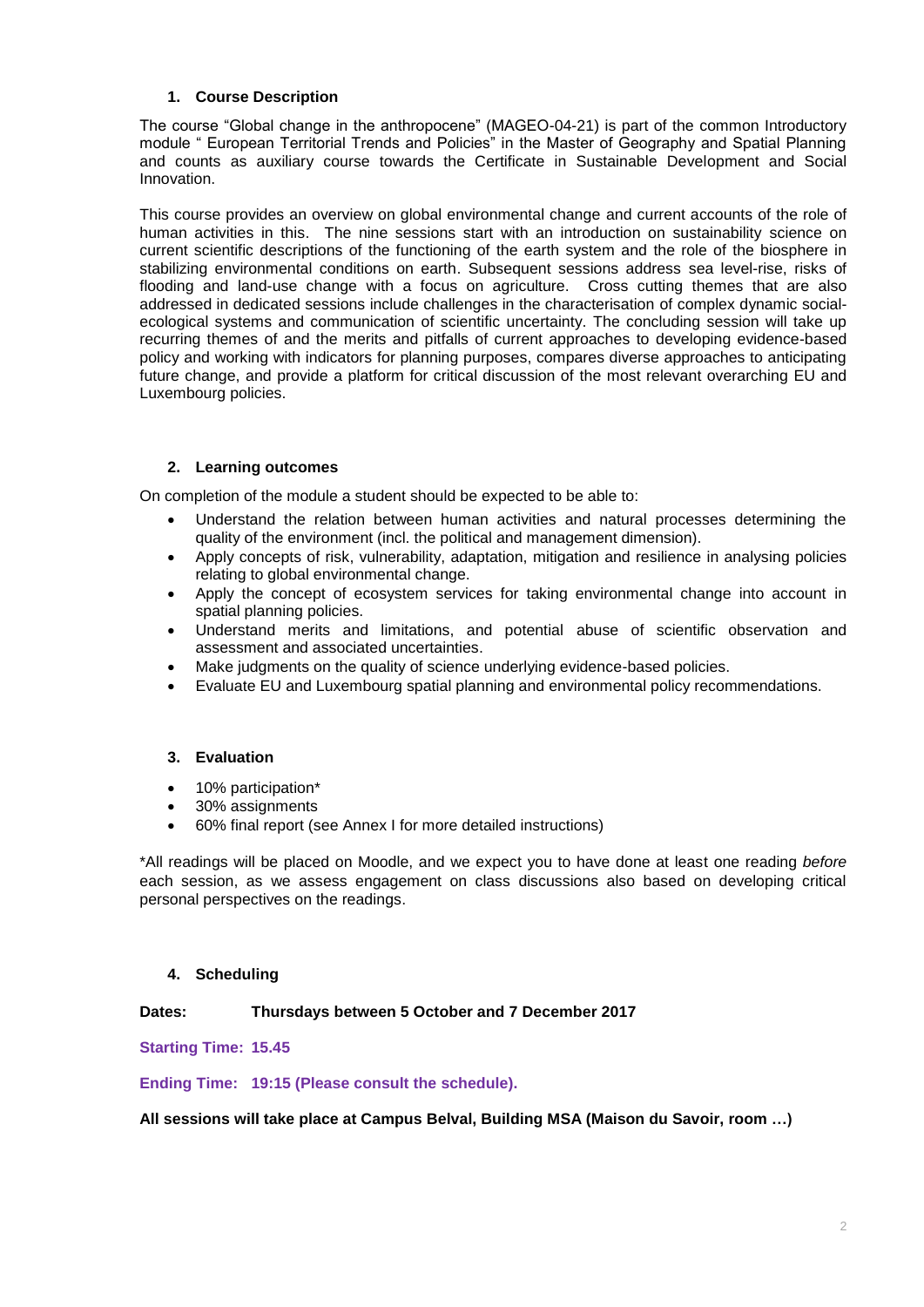#### **Session 1. Global Environmental Change in the Anthropocene**

#### **Thursday 5.10.2017 15.45-19.15**

*Ariane König, University of Luxembourg Qiang Chen, University of Luxembourg* 

#### **Overview: What role do humans play in global environmental change?**

 **An introduction to systems science to understand interdependencies in short term climate change**

This lecture starts with an overview on the course and introduces concepts of the anthropocene, planetary boundaries, and tipping points, and raises questions why some scientists consider these as problematic.

The activity of humans is affecting the Earth system in ways that allow estimation and in some cases quantitative measurement of some of the impacts. In the second part of this session we introduce a set of simple tools from the systems approaches to discern and quantify some of the interdependent changes in the planetary system.

#### **Readings:**

Rockström, J. et al. (2009). A safe operating space for humanity. *Nature, 461 (September)*, pp.472- 475.

Kump, L., Kasting, J.F. & Crane, R.G (2009). Global change. In Hall, P. (Ed.), *The Earth System* (3rd edition). Prentice Hall. Chapter 1, pp. 1–17

Miller, T.R. (2013). Constructing sustainability science: emerging perspectives and research trajectories. *Sustainability Science 8(2)*, pp.279-293

#### **Policies:**

EU2020 strategy for smart and sustainable growth: http://www.eea.europa.eu/policy-documents/com-2010-2020-europe-2020

Luxembourg Plan National pour le Développement Durable : http://www.developpement-durableinfrastructures.public.lu/fr/developpement-durable-infrastructures/plan-national/

#### **Further reading:**

Kump, L., Kasting, J., & Crane, R. (2009). Daisy world: An introduction to systems. In The earth system (3rd ed., pp. 18–33). Prentice Hall. Chapter 2

Schlesinger,,W. (1997). Global bio geo chemical cycles. In 'Bio geo-chemical cycles'.

#### **Assignment 1 on the Daisy world Due date: 26 October 2016**

Detailed instructions will be sent out on E-mail and posted on [moodle](https://moodle.flshase.uni.lu/login/index.php)

Please post your completed assignment on moodle and send by E-mail to [Qiang.chen@uni.lu](mailto:Qiang.chen@uni.lu) by 30 October 2017.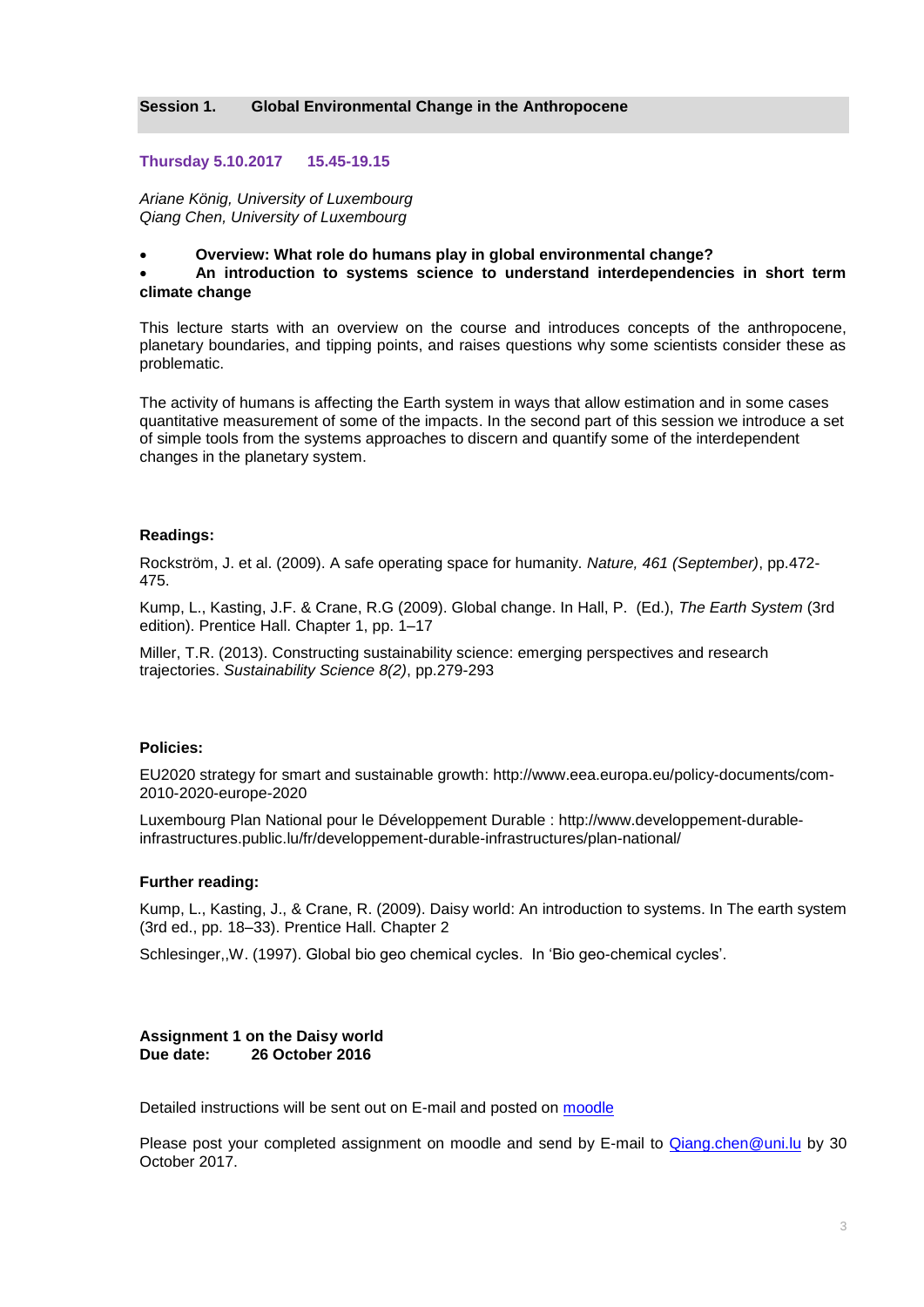#### **Thursday 12.10.2017 15.45-19.15**

*Nicolas Dendoncker, University of Namur*

- **The global farming system**
- **Agricultural crises, land use change, and revolutions through history**

Agriculture is at the basis of all human activities: European cities first emerged in the most productive landscapes, and if our economies are now largely based on services, it is largely because most of us do no longer need to produce the food we consume, as this task is today accomplished by a very small number of farmers. In spite of this, today's model of globalized agriculture is in crisis. It is not sustainable as it largely rests on petrochemical energy and vast amounts of non-renewable resources; destroys natural and cultural biodiversity; furthermore, it will not be able to fulfil tomorrow's needs, and does not even answer the worlds' present needs. Agriculture is largely absent from spatial planning policies and deliberations. In this part of the course, we will argue that sustainable landscape planning cannot happen without and has to start with a drastic change of agricultural systems. We will approach this issue through a geographic (spatially explicit and anthropocentric) yet systemic and transdisciplinary lens: we will largely use concepts of agronomy, agro-ecology, economy, and sociology in order to go beyond disciplinary boundaries to propose integrated solutions facilitating a change of rural (and a fortiori urban) societies. In this first session on land-use change and agriculture, we will particularly focus on Wallonia (Belgium), as an example in the context of the global agricultural model.

#### **Reading:**

Mazoyer M. & Roudard L. (2006). *A History of World Agriculture: From the Neolithic Age to the Current Crisis*. London: Earthscan

Millenium Ecosystem Assessment - General Synthesis [\(http://www.maweb.org/en/Synthesis.aspx\)](http://www.maweb.org/en/Synthesis.aspx)

The Economics of Ecosystems and Biodiversity - TEEB - Synthesis Report [\(http://www.teebweb.org/TEEBSynthesisReport/tabid/29410/Default.aspx\)](http://www.teebweb.org/TEEBSynthesisReport/tabid/29410/Default.aspx)

#### **Further Reading:**

Steel C. (2013). *Hungry City - How Food Shapes Our Lives.* London: Chatto & Windus.

#### **Session 3. Impacts, and the use of ecosystem services as indicator for transition to more sustainable agriculture**

#### **Thursday 19.10.2017 15.45-19.15**

*Nicolas Dendoncker*

- **Consequences of the anthropocenic agricultural system: Detrimental consequences in the North and South; Global and European agricultural policies**
- **Ecosystems services and transition to a new sustainable agricultural system**

The last agricultural revolution (coinciding with the start of the anthropocene) in particular had dramatic and detrimental consequences. In this second session we will focus on these consequences, bringing depth to our first statements, by specifically considering Northern and Southern countries. We will highlight the current agricultural policies at the global (WTO) and European level (CAP). Finally, the final yet key part of the course will focus on the perspectives of tomorrow's farming systems in the context of sustainable landscape and resource uses. In this last part, we intend to be normative and argue for the need of a new agricultural transition. The concept of ecosystem services (ES) might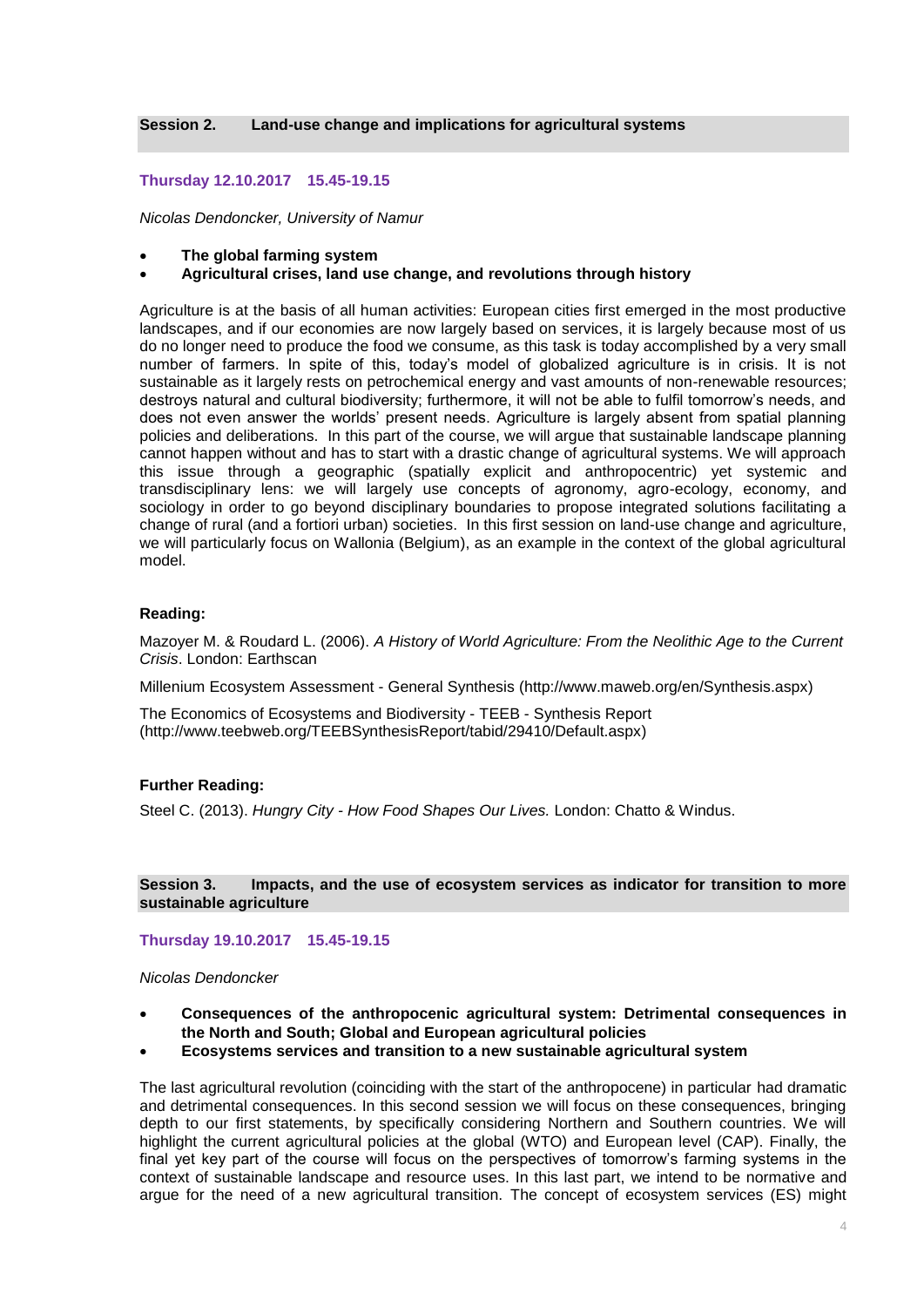prove a useful concept to push this transition forward. We will detail these initiatives at both the global and EU level, by linking them to EU policy (e.g. EU biodiversity strategy for 2020). We will promote ES in order to facilitate the implementation of integrated agrarian systems resting on the principles of agroecology. This transition towards sustainable agriculture will allow the emergence of new living spaces in rural settings by facilitating the endogenous development of rural territories.

#### **Session 4. The Earth 2100 – with a pinch of salt**

**Thursday 26.10.2017 15.45-19.15**

**• What might the planet look like in 100 years? Critical discussion of representations of Global Environmental Change in the Media triggered by analysis of the documentary Earth 2100.**

*Jan-Tobias Doerr, University of Luxembourg*

Screening of the film Earth 2100 followed by a critical debate on stories, representations of data and social change.

#### **Readings:**

Vervoort, J.M., Bendor, R., Kelliher, A., Strik, O. & Helfgott, A.E.R. (2015). Scenarios and the art of worldmaking. *Futures 74*, pp. 62-70

Swart, R.J., Raskin, P. & Robinson, J. (2004). The Problem of the Future: Sustainability Science and Scenario Analysis. *Global Environmental Change 14*, pp. 137-146

#### **Further reading:**

Swyngedouw, E. (2010). Apocalypse Forever? Post-political populism and the spectre of climate change, *Theory, Culture & Society 27 (2-3)*, pp. 213-232

#### **Assignment on representations of Global Environmental Change in Media and Politics – Critical perspectives**

#### **Due date: 10 November 2016**

Please work with the questionnaire posted on Moodle for this session to prepare draft answers whilst watching the film during the course session, and improve your answers at home with reference to the class debate before submitting via Moodle.

**Session 5. Sea levels, hydrological hazards and geodetic monitoring** (part 1)

#### **Thursday 9.11. 2017 15.45-19.15**

*Norman Teferle, University of Luxembourg*

- **Climate change and sea level variations, hydrological hazards: sea level rise and flooding**
- **Uncertainties within the Intergovernmental Panel on Climate Change (IPCC) Reports**

This session will build on insights on climate change from previous sessions, introduce the modeling of climate and relate this to natural hazards. The focus throughout will be on hydrological hazards such as sea-level rise and flooding. This session concludes with a brief review of the treatment and communication of uncertainties in the Intergovernmental Panel on Climate Change (IPCC) reports.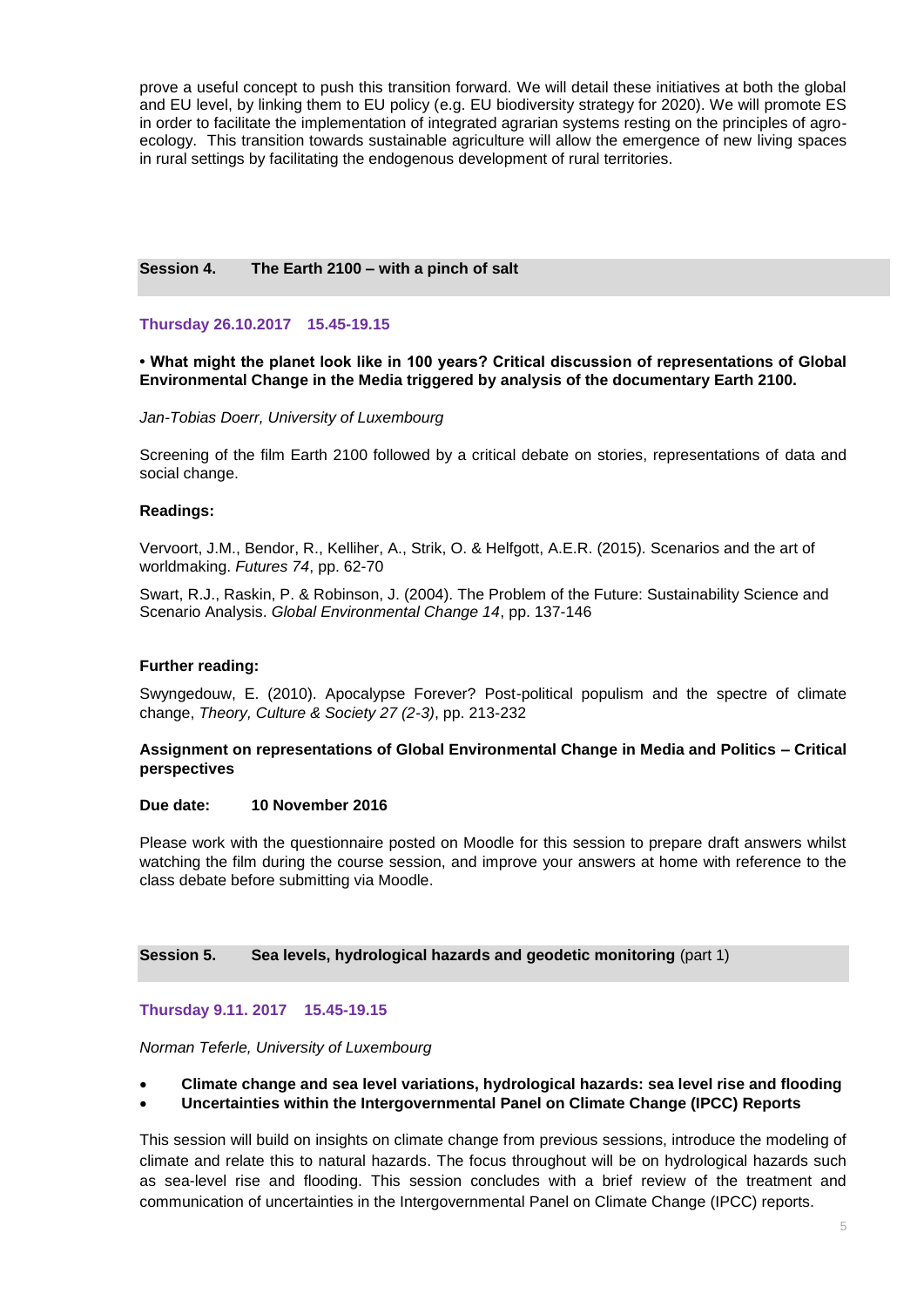# **Readings:**

Cazenave,A & Llovel, W. (2010). Contemporary Sea Level Rise, *Annual Review of Marine Science 2*, pp.145-173. Doi: 10.1146/annurev-marine-120308-081105.

Jones, N. (2013). Rising Tide : Researchers Struggle to Project How Fast, How High, and How Far the Oceans Will Rise, *Nature 501*, 19 September. [\(http://www.nature.com/news/climate-science-rising-tide-](http://www.nature.com/news/climate-science-rising-tide-1.13749)[1.13749\)](http://www.nature.com/news/climate-science-rising-tide-1.13749)

IPCC (2013) Climate Change 2013: The Physical Science Basis. Contribution of Working Group I to the Fifth Assessment Report of the Intergovernmental Panel on Climate Change [Stocker, T.F., D. Qin, G.-K. Plattner, M. Tignor, S.K. Allen, J. Boschung, A. Nauels, Y. Xia, V. Bex and P.M. Midgley (eds.)]. Cambridge University Press, Cambridge, United Kingdom and New York, NY, USA, 1535 pp, doi:10.1017/CBO9781107415324. Chapter 13 (http://www.ipcc.ch/pdf/assessmentreport/ar5/wg1/WG1AR5\_Chapter13\_FINAL.pdf)

### **Further readings:**

Dessler, A. (2012). *Introduction to Modern Climate Change*, Cambridge University Press: chapters 2, 7, 8 and 11.

Bryant, E. (2005). *Natural Hazards*, Cambridge University Press

IPCC (2014) Climate Change 2014 Synthesis Report, Contribution of the Working Groups I, II and III to the fifth Assessment Report of the Intergovernmental Panel on Climate Change, IPCC, (http://ar5 syr.ipcc.ch/)

**Session 6**. **Sea level, hydrological hazards and geodetic monitoring** (part 2)

# **Thursday 16.11.2017 15.45-19.15**

#### *Norman Teferle*

- **Concepts of vulnerability, risk, mitigation and adaption**
- **Geodetic monitoring and the Global Geodetic Observing System**

This session will carry on with the topic of natural hazards in which concepts of risk, vulnerability, adaptation and mitigation are discussed with respect to hydrological hazards. This part will finish some information European policies regarding sea level rise and flooding. The final part of this session will review modern geodetic techniques used to monitor natural hazards on regional to global scales as well as introducing the Global Geodetic Observing System (GGOS), which will provide the geodetic infrastructure necessary for monitoring the Earth system and for global change research.

#### **Readings:**

IPCC (2012). Managing the risks of extreme events and disasters to advance climate change adaption: chapter 2. [\(http://www.ipcc.ch/publications\\_and\\_data/publications\\_and\\_data\\_reports.shtml#SREX\)](http://www.ipcc.ch/publications_and_data/publications_and_data_reports.shtml#SREX)

European Environment Agency (2012). Urban adaption to climate change in Europe, EEA Report no 2/2012: section 2.2 p35-52, (http://www.eea.europa.eu/publications).

GGOS (2014) Strategy Plan of the IAG Global Geodetic Observing System, http://192.106.234.28/HOME/GGOS-StrategicPlan-140421.1.pdf

#### **Further readings:**

Smith, K. & Petley, D.N. (2009). *Environmental Hazards Assessing Risk and reducing disaster*, 5th Ed, Routledge.

Keller E.A. & DeVecchio, D.E. (2012) *Natural Hazards*, 3rd Ed., Pearson Higher Education, Prentice Hall.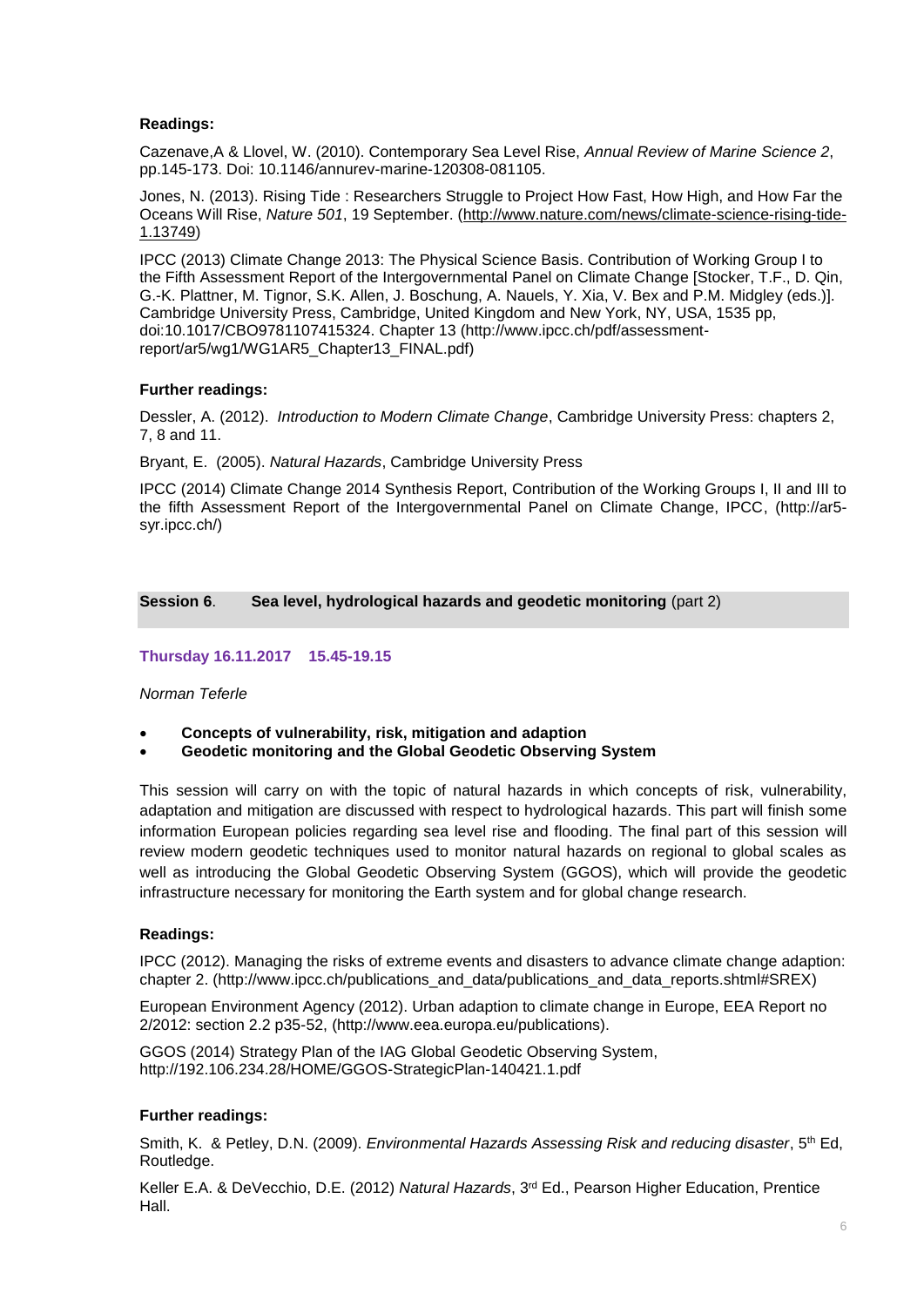IPCC (2013) Climate Change 2013: The Physical Science Basis. Contribution of Working Group I to the Fifth Assessment Report of the Intergovernmental Panel on Climate Change [Stocker, T.F., D. Qin, G.-K. Plattner, M. Tignor, S.K. Allen, J. Boschung, A. Nauels, Y. Xia, V. Bex and P.M. Midgley (eds.)]. Cambridge University Press, Cambridge, United Kingdom and New York, NY, USA, 1535 pp, doi:10.1017/CBO9781107415324. Chapter 13 (http://www.ipcc.ch/pdf/assessmentreport/ar5/wg1/WG1AR5\_Chapter13\_FINAL.pdf)

Plag, H.P.& Pearlman, M. (2009) *Global Geodetic Observing System -Meeting the Requirements of a Global Society on a Changing Planet in 2020*, Springer.

### **Viewings**:

Earth under Water – Worldwide Flooding | Sea Level Rise https://youtu.be/baGrtqyWSRM

#### **Assignment on sea level rise and flooding**

#### **Due date : 25 December 2017**

Topic will be announced in Moodle

Please post on moodle and send by E-mail to: [norman.teferle@uni.lu](file:///C:/Users/danielle.schwirtz/AppData/Local/Microsoft/Windows/AppData/Local/Microsoft/Windows/Temporary%20Internet%20Files/Content.Outlook/MD2VSADX/norman.teferle@uni.lu)

# **Session 8. What can go wrong with quantitative data and mathematical methods? A tale of caution on the use of numbers in the face of uncertainty and complexity**

#### **Thursday 23.11..2017 15.45-19.15**

*Jerome R. Ravetz, Independent Consultant, Oxford Ariane, König,* 

#### **Uncertainty assessment and representation – the NUSAP model**

How can anything go wrong with quantitative data, mathematical methods and numerical indicators?

In the tradition of Descartes and Galileo, mathematics is the infallible road to truth. But statistics is well known to be problematic, and now numerical models have come in for much criticism. However, we still use numerical indicators for describing our interactions with the environment.

In the first part of the session we will review the limitations and pitfalls of mathematical methods. After an analysis of the scientific status of models, we will discuss some examples, from climate science and finance. The root of the difficulty is the modern secular faith in numbers, whereby rhetoric masquerades as logic. The abuse described as 'proofiness', is then easily explained. There will be a learning activity in which we explore paradoxes in elementary arithmetic, starting with the classic 'fossils joke'.

The second part of this session will focus on indicators, as tools for representing complex information in an effective, simplified form. We will consider what sorts of information they can genuinely convey, along with the ways in which they can be fallible or confusing. We will conclude with a survey of methods of conveying uncertainty and quality in quantitative information. That will be the subject of an exercise on a familiar indicator.

#### **Readings:**

#### **Models & Numbers**

Funtowicz S. & Ravetz, J. R. (1990)**,** *Uncertainty and quality in science for policy***,** pp.115-172. [http://books.google.fr/books](http://books.google.fr/books?id=lINAsNfN7i4C&printsec=frontcover&hl=fr#v=onepage&q&f=false)

Funtowicz, S. & Ravetz, J.R. (2015). Quality in Science and Peer Review. Encyclopedia.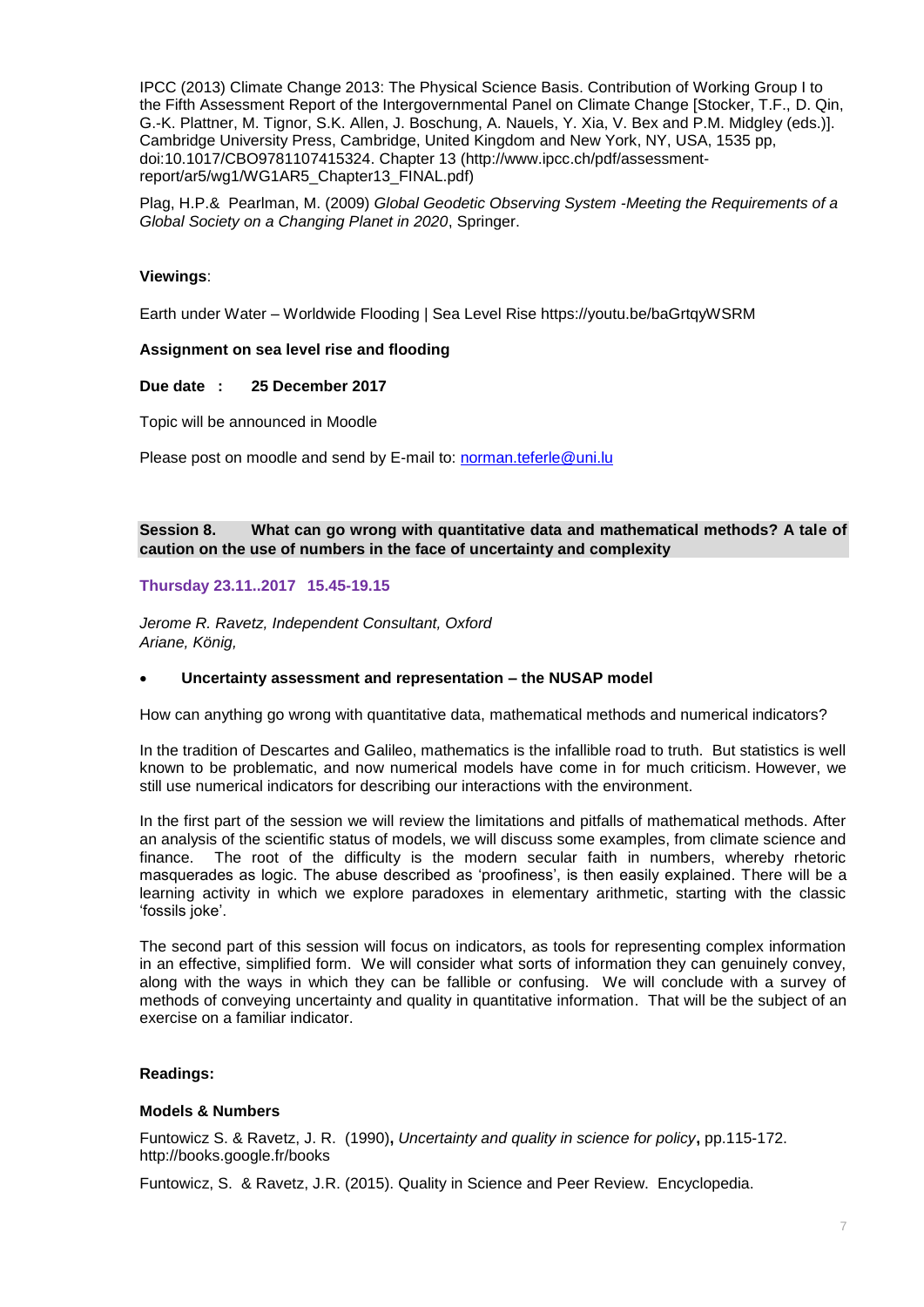# **Further reading:**

Pilkey O.H. & L. Pilkey-Jarvis (2007), *Useless Arithmetic – Why Environmental Scientists Can't Predict the Future*. New York: Columbia University Press.

<http://www.amazon.com/Useless-Arithmetic-Environmental-Scientists-Predict/dp/0231132131>

#### **Session 8. Characterizing social-ecological systems: the challenges of critical Interdisciplinarity**

**Thursday 30.11.2017 15.45-19.15** 

*Ariane König, University of Luxembourg*

### **• Conceptual models and systems approaches for research on interactions between the environmental, social, and technological spheres**

How can we gain a better understanding of global environmental change processes, their complexity, and interdependencies between changes in human action and natural processes? This lecture introduces systems thinking to characterise human-environment interactions, challenges of interdisciplinarity in sustainability science, and new requisites to knowledge production processes that help us to understand and act upon global environmental change better.

# **Readings:**

Newell and Proust, K. (2018). Collaborative conceptual systems mapping. In König (ed.) Sustainability science: Key Issues. Routledge.

Dyball, R. & Newell, B. 2015. Chapter 6. Systems and sustainability. *In* Understanding Human Ecology: A systems approach to sustainability. Routledge.

Newell, B. & Dori, C. (2015). System thinking and the Cobra Effect. United Nations University.

# **Further Reading:**

Meadows, D., & Wright, D. (2008). Thinking in Systems: A Primer. Chelsea Green Publishing. Retrieved from https://books.google.lu/books?id=JSgOSP1qklUC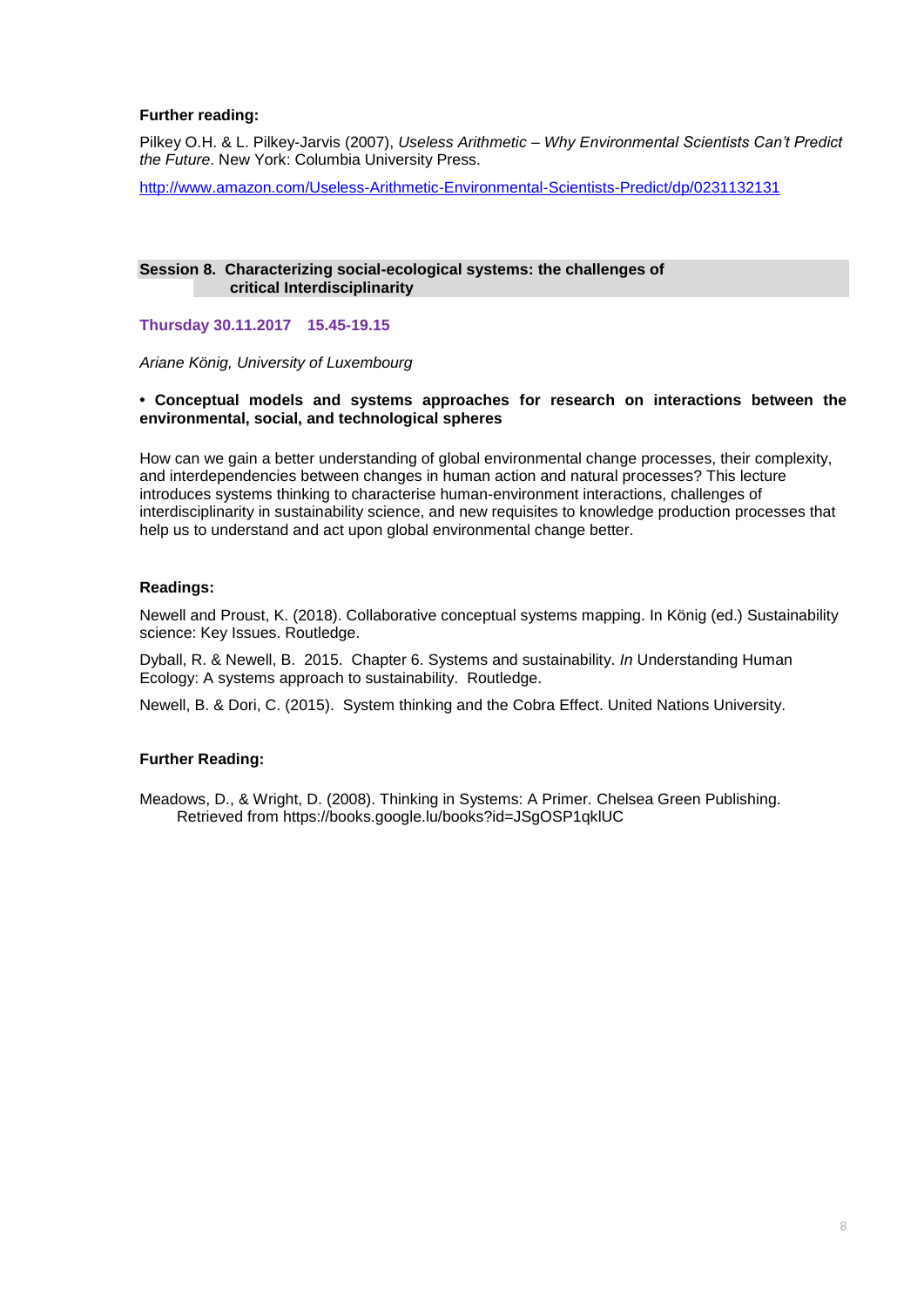#### **Session 9. Anticipating challenges at the food water energy nexus**

**Thursday 7.12. 2017 15.45-19.15**

*Ariane König,* 

 **Transformative sustainability science and the role of scenario analysis to co-create actionable knowledge with diverse stakeholders in governments, science, the private sector and organised civil society**

In the anthropocene we bear ever greater responsibilities for better understanding and acting upon how human activities impact the earth system. Science has a role to play in fostering social learning and social change towards an improved governance of the commons. In order to plan for effective transition to more sustainable societies, it is however also key that we recognise limits of our disciplinary scientific methods and models, and embrace complexity and uncertainty and areas of ignorance on how the social and the material world interact and change in an interdependent manner. What can we know? What role do stories play compared to quantitative approaches to describing a changing world? How might we sensibly use scenario or fore- or back-casting techniques to contribute to giving direction to society's developmental pathways?

# **Reading:**

Swart, R.J., Raskin, P. & Robinson, J. (2004). The Problem of the Future: Sustainability Science and Scenario Analysis. Global Environmental Change 14, pp. 137-146

Burt, G. & van der Heijden, K. (2008). Towards a framework to understand purpose in Futures Studies: The role of Vickers' Appreciative System. *Technological Forecasting & Social Change 75,* pp. 1109- 1127. doi:10.1016/j.techfore.2008.03.003

Vervoort, J.M., Bendor, R., Kelliher, A., Strik, O. & Helfgott, A.E.R. (2015). Scenarios and the art of worldmaking. Futures 74, pp. 62-70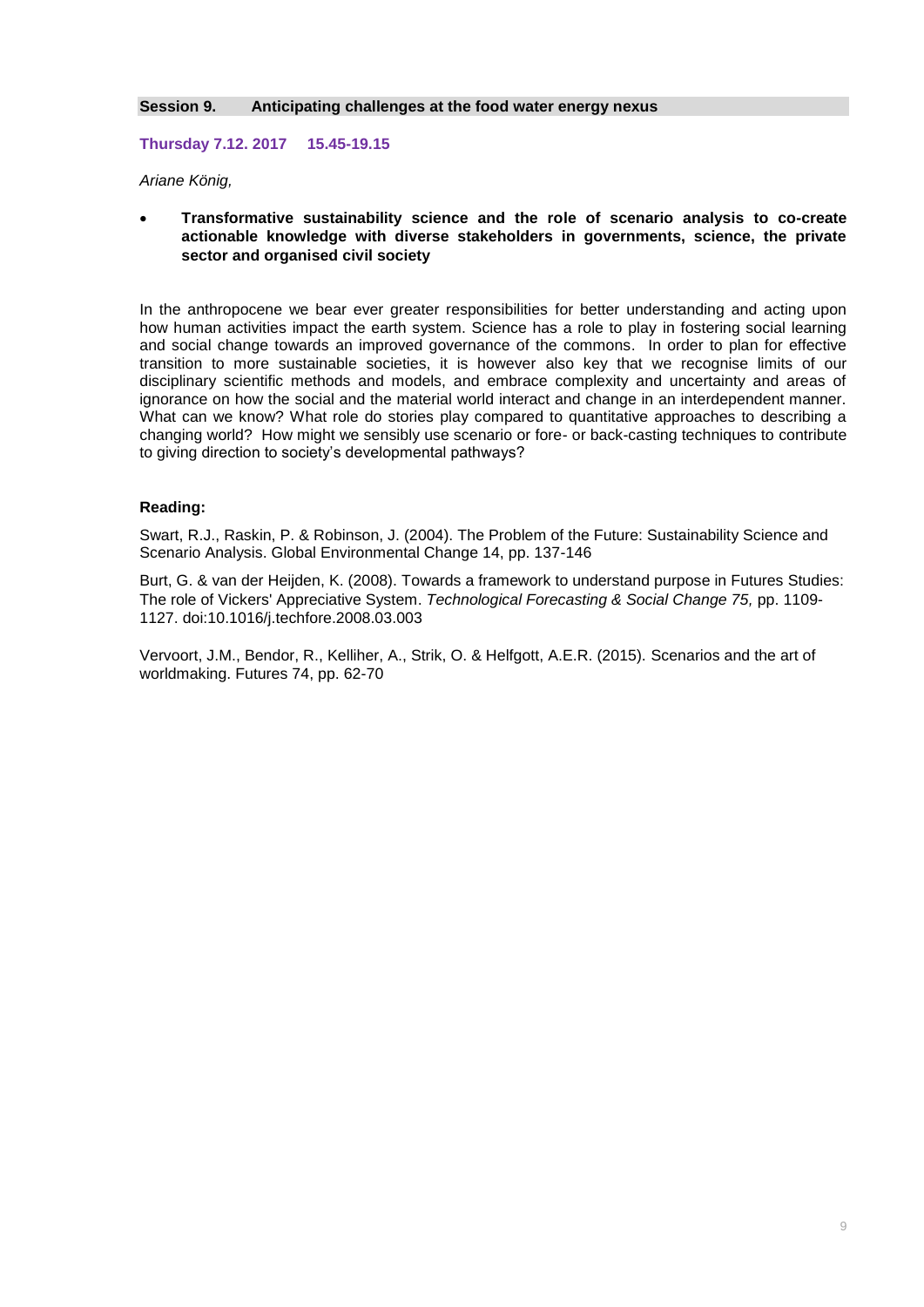# **ANNEX I: Assignments and Final Report**

**We recommend doing the assignments after the relevant sessions, but the synthetic written work after the course has finished. We need the final report to be sent to [ariane.koenig@uni.lu](mailto:ariane.koenig@uni.lu) by 15 January 2016.** 

# **1. The Assignments**

# **Assignment 1. DAISY WORLD**

*Qiang Chen*

### Due date: **30 October 2017**

Learning objective: Gain experience with simply models of complex systems.

Please post your completed assignment on moodle and send by e-mail to [qiang.chen@uni.lu](Library/Library/Caches/TemporaryItems/ariane.koenig@uni.lu)

### **Assignment 2. Representations of Global Environmental Change in Media and Politics – Critical perspectives**

*Jan Doerr*

# **Due date: 10 November 2017**

Please work with the questionnaire posted on Moodle for this session to prepare draft answers whilst watching the film during the course session, and improve your answers at home with reference to the class debate before submitting via Moodle.

Please post your completed assignment on moodle and send by e-mail to [ariane.koenig@uni.lu](../ariane.koenig@uni.lu)

# **Assignment 3. Sea level rise and flooding**

*Norman Teferle*

#### **Due date : 5 December 2017**

Topic will be announced in Moodle

Please post on moodle and send by E-mail to: [norman.teferle@uni.lu](file:///C:/Users/danielle.schwirtz/AppData/Local/Microsoft/Windows/AppData/Local/Microsoft/Windows/Temporary%20Internet%20Files/Content.Outlook/MD2VSADX/norman.teferle@uni.lu)